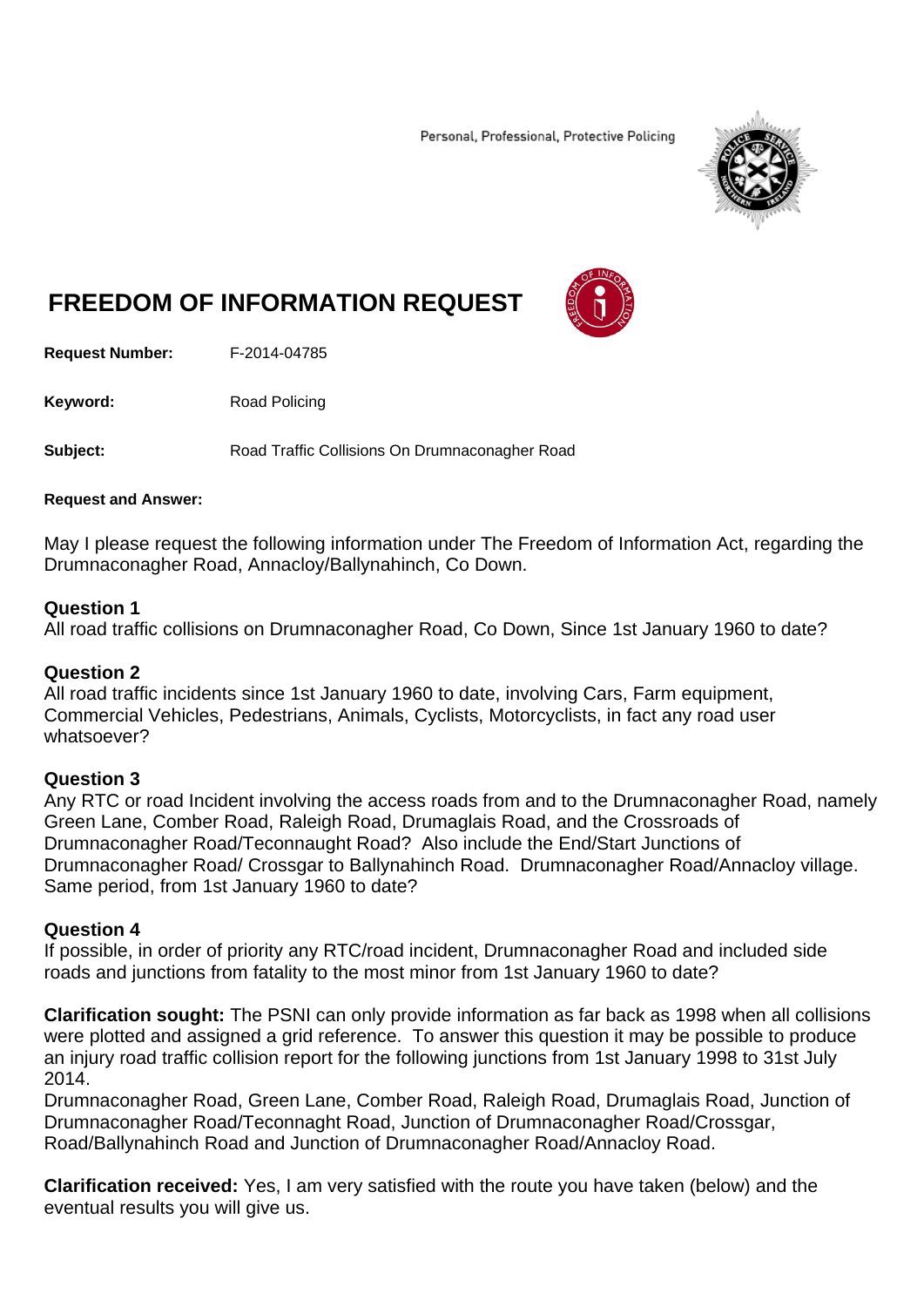### **Answer**

This is to inform you that the Police Service of Northern Ireland has now completed its search for the information you requested. The decision has been taken to disclose the located information to you in full.

Please see the table at page 3 below which identifies the total number of collisions at the road junctions identified detailing the total number of casualties by type of road user and also by severity of injury from January 1, 1998 to July 31, 2014.

**N.B.** 2014 statistics are provisional and may be subject to minor amendment.

If you have any queries regarding your request or the decision please do not hesitate to contact me on 028 9070 0164. When contacting the Freedom of Information Team, please quote the reference number listed at the beginning of this letter.

If you are dissatisfied in any way with the handling of your request, you have the right to request a review. You should do this as soon as possible, or in any case within two months of the date of issue of this letter. In the event that you require a review to be undertaken, you can do so by writing to the Head of Freedom of Information, PSNI Headquarters, 65 Knock Road, Belfast, BT5 6LE or by emailing foi@psni.pnn.police.uk.

If following an internal review, carried out by an independent decision maker, you were to remain dissatisfied in any way with the handling of the request you may make a complaint, under Section 50 of the Freedom of Information Act, to the Information Commissioner's Office and ask that they investigate whether the PSNI has complied with the terms of the Freedom of Information Act. You can write to the Information Commissioner at Information Commissioner's Office, Wycliffe House, Water Lane, Wilmslow, Cheshire, SK9 5AF. In most circumstances the Information Commissioner will not investigate a complaint unless an internal review procedure has been carried out, however the Commissioner has the option to investigate the matter at his discretion.

Please be advised that PSNI replies under Freedom of Information may be released into the public domain via our website @ www.psni.police.uk

Personal details in respect of your request have, where applicable, been removed to protect confidentiality.